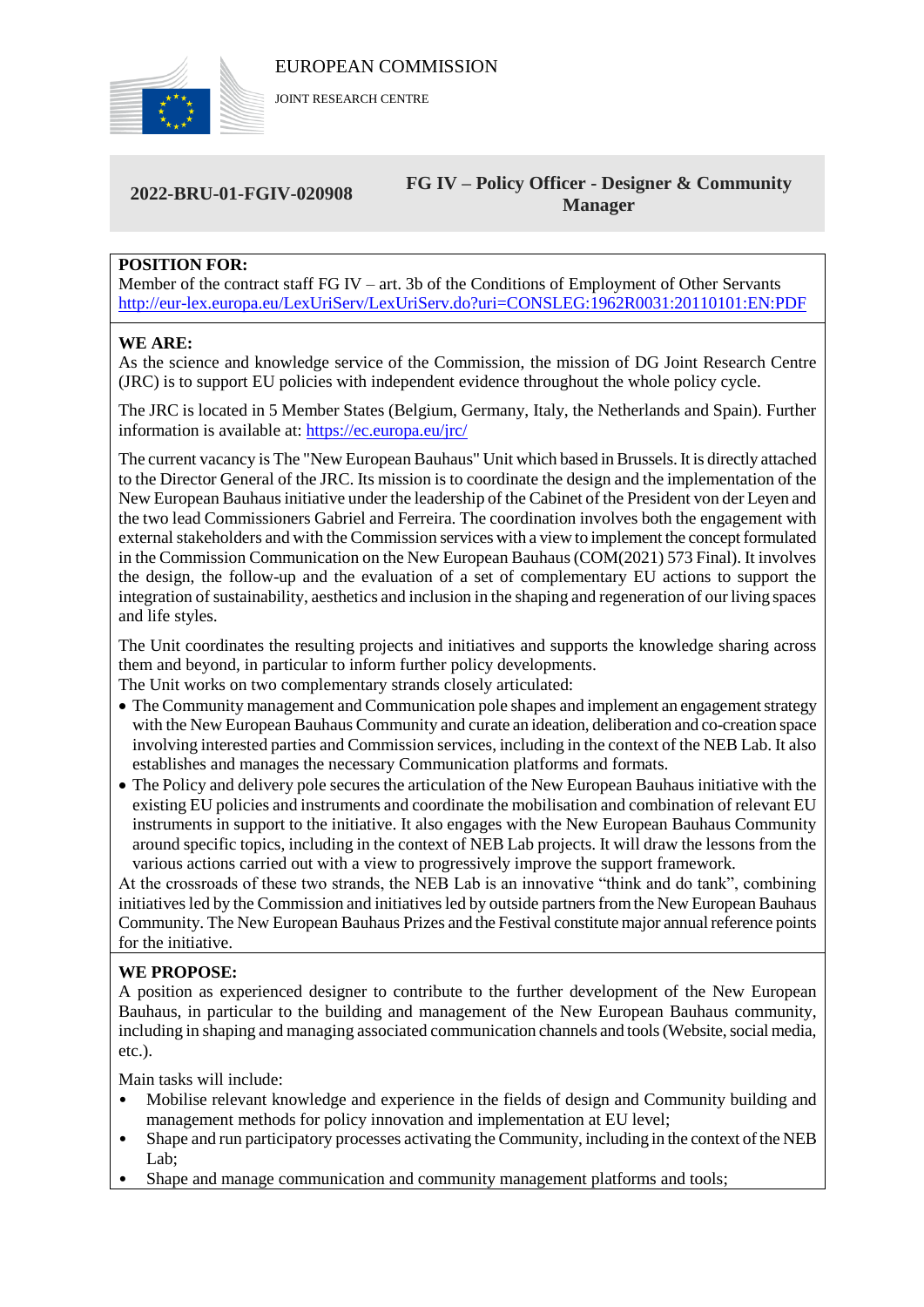- Shape and manage mechanisms and tools to support experience and knowledge sharing across the New European Bauhaus Community;
- Provide contributions to briefing, assistance and support to the Directorate General and/or Cabinet the New European Bauhaus;
- Identify possible partnerships, synergies and opportunities with Commission services as well as with interested stakeholders in Member States to develop and use community development methods and features in support of the New European Bauhaus;
- Create, prepare and run innovative and multidisciplinary interfaces, preferably visual ones, allowing interaction with various stakeholders aimed at identifying new policy/societal challenges in relation to the New European Bauhaus initiative;
- Initiating and maintaining regular contacts and exchanges with other Directorate Generals of the European Commission, other European Institutions, Member States, third countries, public and / or private international organisations and / or with stakeholders interested in the New European Bauhaus;
- Design, organise, and facilitate meetings, workshops and other participatory processes with Commission services and external stakeholders in relation with the new European Bauhaus Community building and management;
- Support to Tenders and contracts management (define terms of reference, prepare calls for tender, supervise contract performance (deadlines, expenditure...), evaluate outcomes (quality control), monitor / control contract expenditure).

#### **WE LOOK FOR:**

We are looking for an experienced Designer and Community Management Officer motivated by bringing a design contribution in the further development of the New European Bauhaus initiative, in particular in relation to the building, activation and servicing of a heterogeneous Community gathering around the objectives of the New European Bauhaus.

Suitable candidates will:

- Demonstrate a higher education degree. An education background in design would be an advantage.
- Demonstrate experience in the field of design applied to policy and of Community building and management. Experience in Website and other relevant IT platforms development and management would be an additional asset.
- Have excellent English (C1) drafting and presentation skills.
- Be diplomatic, client orientated and capable to work in multidisciplinary teams.
- Able to work under pressure, to prioritise and organize work, delivering quality results on time.

#### **INDICATIVE CONTRACT'S DURATION:**

36 months initial contract with possible renewals up to maximum 6 years.

# **PLACE OF WORK**:

Brussels (BE)

# **ELIGIBILITY CRITERIA:**

Candidates for this contract agent post shall:

– (i) have passed a valid EPSO CAST selection procedure;

or

 – (ii) be registered in the EPSO Permanent CAST [https://epso.europa.eu/documents/2240\\_en](https://epso.europa.eu/documents/2240_en) or

 - (iii) be registered in the specialised call for researchers [https://ec.europa.eu/jrc/en/working-with](https://ec.europa.eu/jrc/en/working-with-us/jobs/vacancies/function-group-iv-researchers)[us/jobs/vacancies/function-group-iv-researchers](https://ec.europa.eu/jrc/en/working-with-us/jobs/vacancies/function-group-iv-researchers) (used mainly by the JRC).

With a valid application number to one of the above, you may then apply for this specific vacancy at JRC through: [http://recruitment.jrc.ec.europa.eu/?type=AX.](http://recruitment.jrc.ec.europa.eu/?type=AX)

**RECRUITMENT POLICY:** The Joint Research Centre